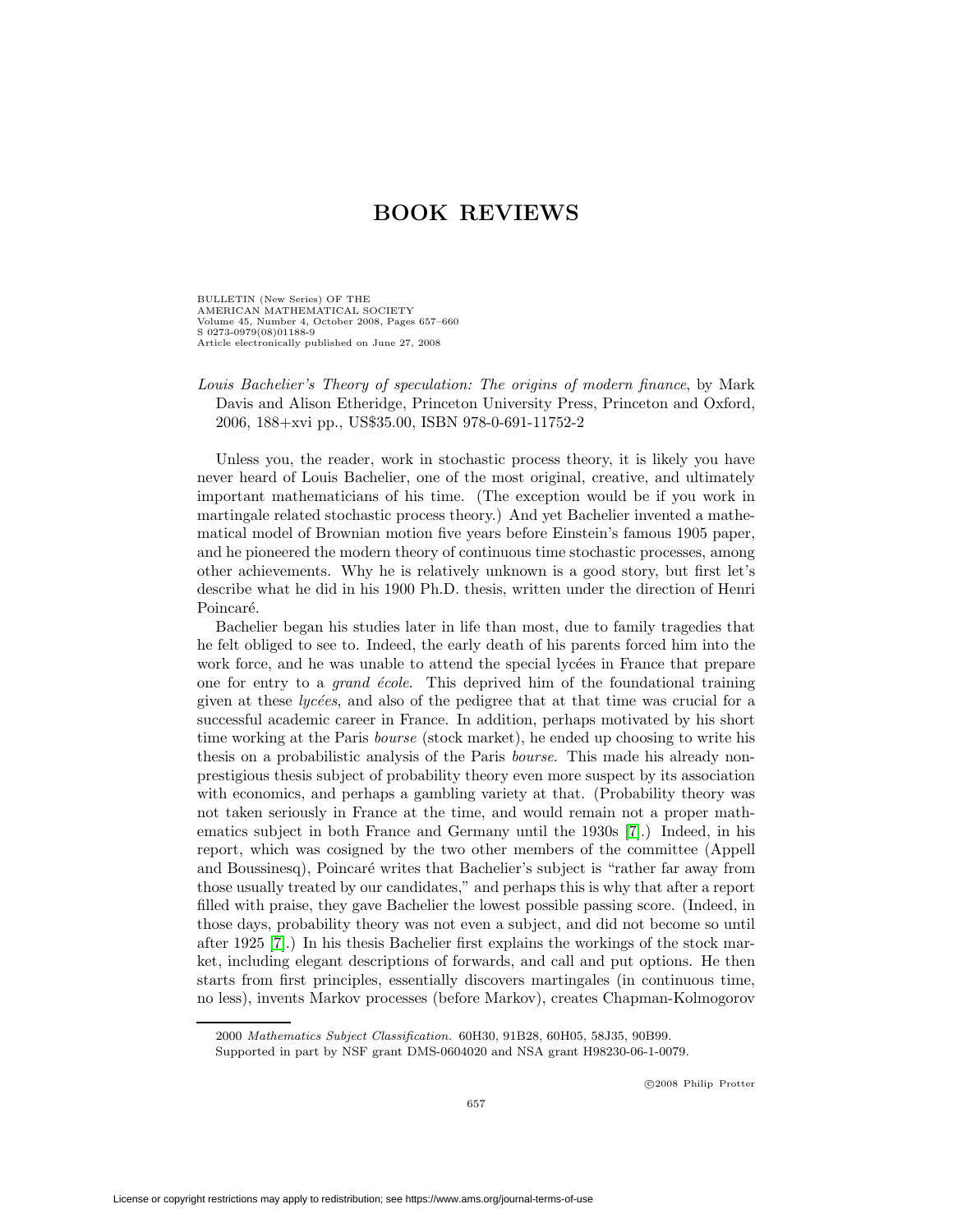equations (decades before Kolmogorov extended the Markov chain equations to continuous time), derives the Gaussian law through first principles in economics, was the first in France to connect Gaussian density to the heat equation and more generally Markov processes to partial differential equations (Rayleigh had done it earlier in England, but this work was unknown at the time in France). Further, he invents Brownian motion five years before Einstein (the work of Boltzmann, which influenced Einstein with his development of Brownian motion in 1905, was translated into French only in 1902 and 1905, after Bachelier's thesis), and he studies path properties of Brownian motion, including symmetries such as a reflection principle, again decades earlier than others. And he does all this in his thesis of a mere 86 pages. His reasoning also leads to the notion of a risk neutral measure, although he does not really realize the importance of this.

That he was studying probability was probably not a problem in Paris in the very early twentieth century, since men like Poincaré and Laplace were already invested in the subject. Yet he suffered greatly and was never able to achieve a position in Paris, to his lifelong regret. Indeed, he spent his career at the isolated and small provincial capital Besançon of the relatively poor province of Franche-Compté near Switzerland. In the words of Bernstein [\[1\]](#page-3-1), Besançon is "about as provincial as provincial France can get." At a key point in his career, when he applied for a position in Dijon, he appears to have been "black-balled," by the mathematician Maurice Gevrey, who enlisted the willing help of no less a figure than the very powerful Paul L´evy. The excuse was that he had made a mistake (his calculations were off by a constant at one point in his thesis). In reality, he tended to write more like a physicist than a mathematician, and his heuristic manner of writing was misinterpreted by Gevrey, who was looking for reasons to exclude Bachelier in any event. In addition, Bachelier may have had a difficult personality, and that he was applying probability to the Paris bourse rather than, for example, to physics, may have played a significant role. Nevertheless, his role in the development of stochastic process theory was certainly known to A. N. Kolmogorov (who told Albert Shiryaev that Bachelier was a strong influence for him, according to footnote 31 of [\[7\]](#page-3-0)) and later to J. Doob, both of whom referenced his works, and it seems to have been known to K. Itô as well, the creator of the Itô integral. But while his work received perfunctory acknowledgment, it was certainly not celebrated.

It is a different story in economics, where Bachelier was roughly 60 years ahead of the times. Here his work was completely forgotten, and leading economists were unaware of his existence. Indeed, the Nobel prize winner and dean of American economics, Paul Samuelson, waged a decades long and at times lonely campaign to convince economists that using probability to model the stock market is a good idea. In the early 1960s the renowned statistician L. Jimmie Savage sent a flurry of postcards to economists alerting them to the existence and significance of Bachelier's work. This was just what Samuelson needed to fortify his campaign, and the world of economics woke up to the achievements of Bachelier. This had fantastic consequences, since Black, Scholes, and Merton were all at MIT with Samuelson at the time, and inspired by the ideas of Bachelier, they created what is now known as the Black-Scholes model (more properly the Black-Scholes-Merton model) on the pricing and hedging of financial derivatives, which eventually led to a Nobel prize. Thus, very belatedly, Bachelier was recognized posthumously by economists, and is now appropriately appreciated by mathematicians. For economists, the renowned economist Paul Cootner said in 1964, "So outstanding is his work that we can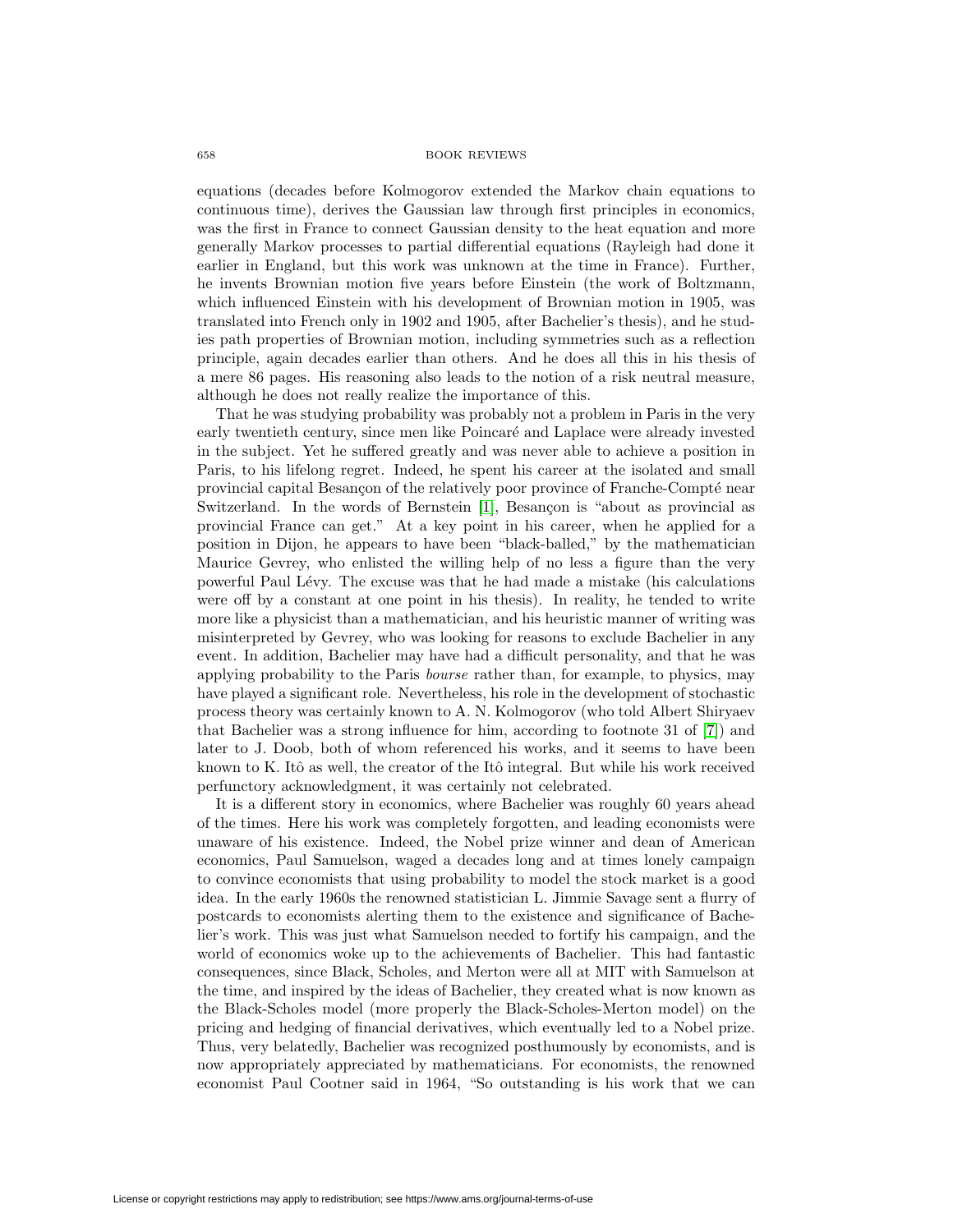say that the study of speculative prices has its moment of glory at its moment of conception" [\[3\]](#page-3-2).

The story of Bachelier, as sketched above, is a bit controversial. The facts are not in dispute, but their interpretation has different versions. The book of Bernstein [\[1\]](#page-3-1) presents an interpretation slanted more towards Bachelier as the frustrated genius, ignored and spurned by his contemporaries. (This same viewpoint is presented in the excellent sketch of Bachelier's life by Mandelbrot [\[6,](#page-3-3) pp. 392–394].) In contrast, the article by Courtault et al. [\[2\]](#page-3-4), presents a more nuanced view and stresses how Bachelier's work did in fact have profound influence upon subsequent work, especially in mathematics, where it was never forgotten, even if it was incontrovertibly not celebrated until quite recently. It was with great anticipation, therefore, that I began to read the book under review, hoping for insight into this mild controversy. It was a bit of a surprise, therefore, when I discovered that Davis and Etheridge do not tell the story of Bachelier at all. This is disappointing, but nevertheless the book has quite a lot to offer the reader.

The central feature of the book by Davis and Etheridge is the reproduction of the French thesis of Bachelier, and with it a translation into English. While this is not the first time Bachelier's thesis has been republished, or indeed even translated into English (see [\[4\]](#page-3-5) which also has a nice translation and explanatory footnotes), it is the first time it has been published with quite such illuminating commentary. This is followed by the report (also translated) of Poincaré, Appell and Boussinesq, on the thesis. Within the English version of the thesis, the authors (renowned scholars themselves) take pains to explain in modern terms some of the archaic but quaint terms used by Bachelier, and in general give useful and insightful commentary when needed. They strike a perfect balance of giving minimal commentary, but enough all the same.

The book is made special by the inclusion of two chapters on the post-Bachelier development of the theory. By "the theory," I mean both the theory of stochastic integration and of mathematical finance, for the history of the two is intertwined. The development of stochastic integration began with N. Wiener when he tried in the 1920's and 1930's to develop a theory of filtering using Brownian motion as a heuristic integral of the nonexistent process "white noise." (Actually, white noise does exist in the generalized function sense of Gelfand, for example.) When K. Itô finally succeeded to develop a true stochastic integral in the 1940's, his inspiration came from a desire to give a new intuition for Markov processes and their applications to physics. When J. Doob, P.A. Meyer, and H. Kunita and S. Watanabe extended the Itô integral to martingales and eventually to semimartingales, their original motivation was to better understand probabilistic potential theory. But these insights, coming from electricity, physics, and even biology as W. Feller pointed out, were all of the same paradigmatic framework. Mathematical finance, in contrast, presented an intuition that was in many ways orthogonal to the established paradigm. This spurred the development of stochastic integration theory, as fresh insights led to new ideas and new theorems, in the grand tradition of mathematical progress. And, in turn, the new mathematical developments led to new insights in economic theory, as well, including the Black-Scholes-Merton formula, and the ability to develop Merton's hedging ideas. As an example, it is hard to imagine having so elegant a proof that the price of an American call must be the same as the price of a European call in the absence of dividends, without the theory of martingales. (This is also known as Merton's "no early exercise" theorem.)